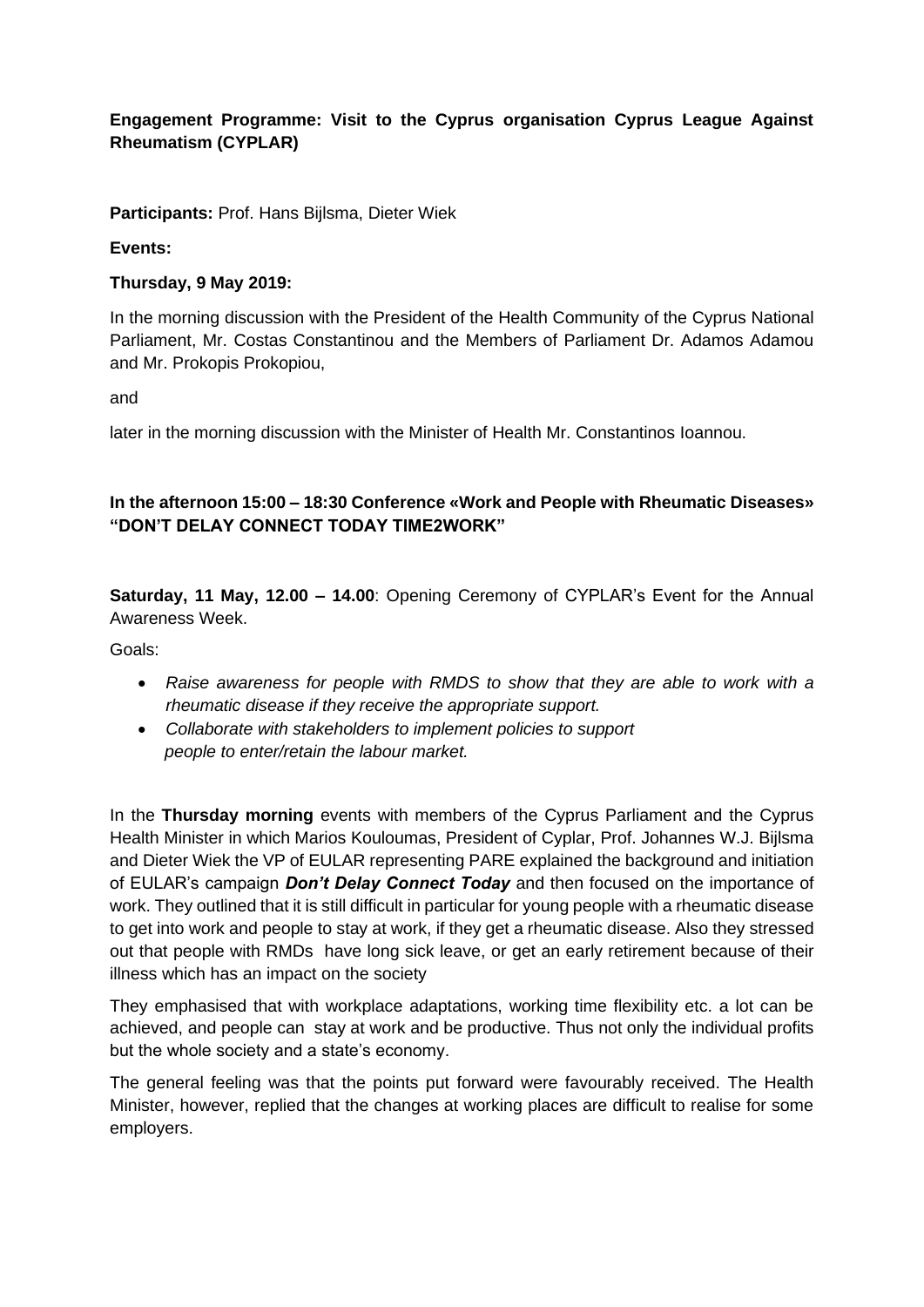

From right to left: Prof. Hans Bijlsma, Marios Kouloumas, the Health Minister Constantinos Ioannou, Dieter Wiek

The **afternoon conference** moderated by Souzi Makri, Vice president of CYPLAR, and Takis Hatzigeorgiou, member of the European Parliament, was co-organized by the Cyprus Employer Federation. The presence of the Minister of Health and the President of Parliament emphasized the importance of work and targeted the different stakeholders.

Prof. Johannes W.J. Bijlsma and Dieter Wiek underlined in their presentations the importance of early diagnosis, access to optimal treatment and stressed the impact of an RMD for the individual and society by providing various European data.

Evridiki Ioannou, a young person with an RMD, presented her personal story in a very impressive and touching way. There was general agreement that workplace adaptations and flexibility enable access to work and support social inclusion for people with chronic diseases and disabilities.

On **Saturday morning** there was an impressive event right in the center of Nicosia that aroused great public interest. After short speeches by Marios Kouloumas, President of Cyplar, Dimitris Sillouris, President of the House of Representatives, Christina Yiannaki, General Director of the Ministry of Health, the Member of Parliament Mr Nicos Tornatidis, the Μunicipal Councilor of the Nicosia Town Hall Valerios Daniilides, and Dieter Wiek all representatives accompanied by lots of volunteers and Cyplar employees walked through the pedestrian zone holding umbrellas to raise awareness for better health care, access to work and improved working conditions for people with RMDs. The umbrellas bore the inscription of the campaign in English and Greek.